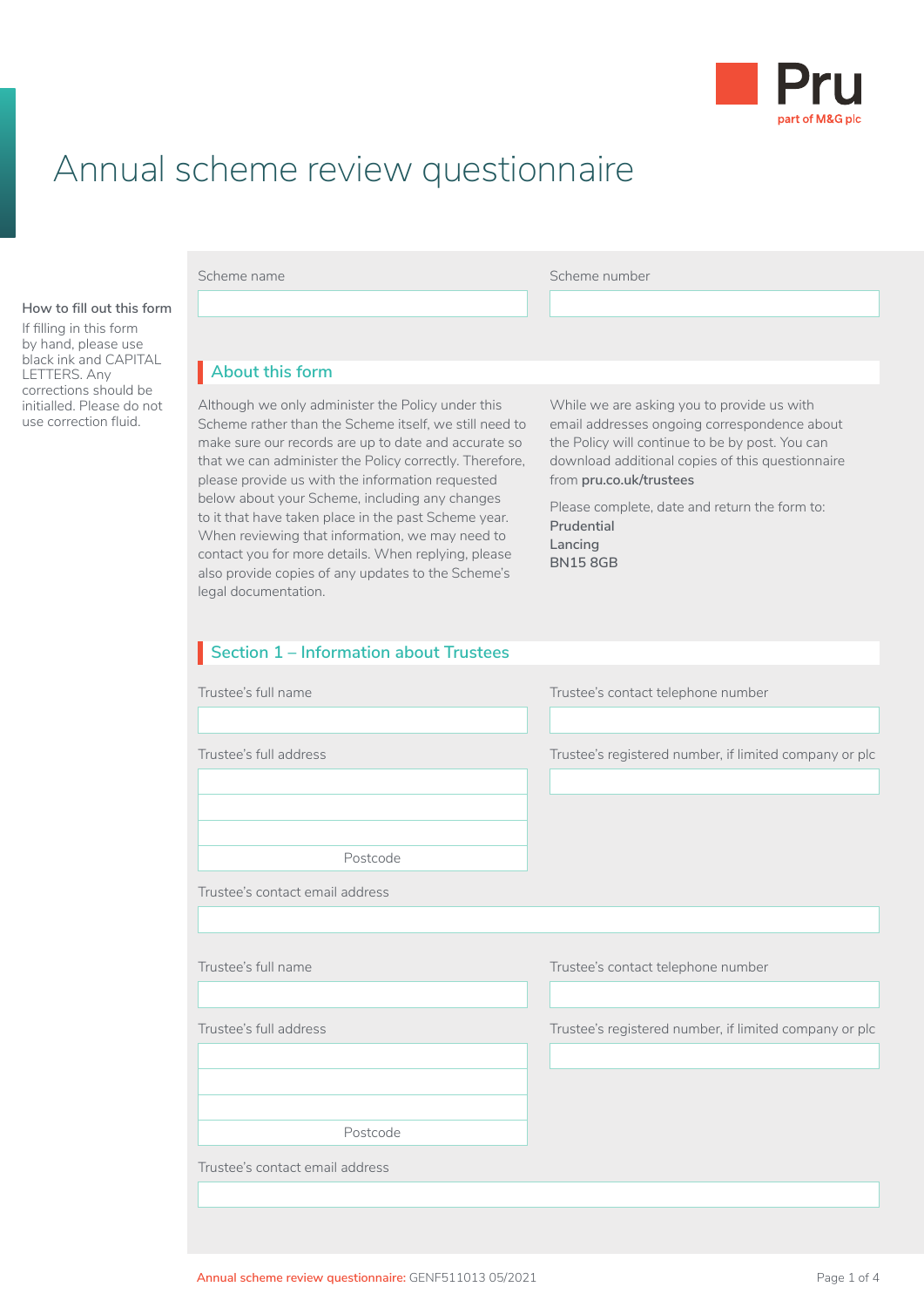| Trustee's full name                                                                                                                                     | Trustee's contact telephone number                     |
|---------------------------------------------------------------------------------------------------------------------------------------------------------|--------------------------------------------------------|
| Trustee's full address                                                                                                                                  | Trustee's registered number, if limited company or plc |
|                                                                                                                                                         |                                                        |
| Postcode<br>Trustee's contact email address                                                                                                             |                                                        |
| Trustee's full name                                                                                                                                     | Trustee's contact telephone number                     |
| Trustee's full address                                                                                                                                  | Trustee's registered number, if limited company or plc |
|                                                                                                                                                         |                                                        |
| Postcode                                                                                                                                                |                                                        |
| Trustee's contact email address                                                                                                                         |                                                        |
|                                                                                                                                                         |                                                        |
| Please continue on a separate sheet of paper, if necessary.<br>Provide the following information about any changes to Trustees in the past Scheme year. |                                                        |
| Effective date of change                                                                                                                                | Nature of change - appointment or resignation          |
| $\Box$<br>M<br>D<br>M<br>Y<br>Y                                                                                                                         |                                                        |
| Trustee's full name                                                                                                                                     | Trustee's registered number, if limited company or plc |
| Trustee's full address                                                                                                                                  | Confirmation if a copy of deed is enclosed             |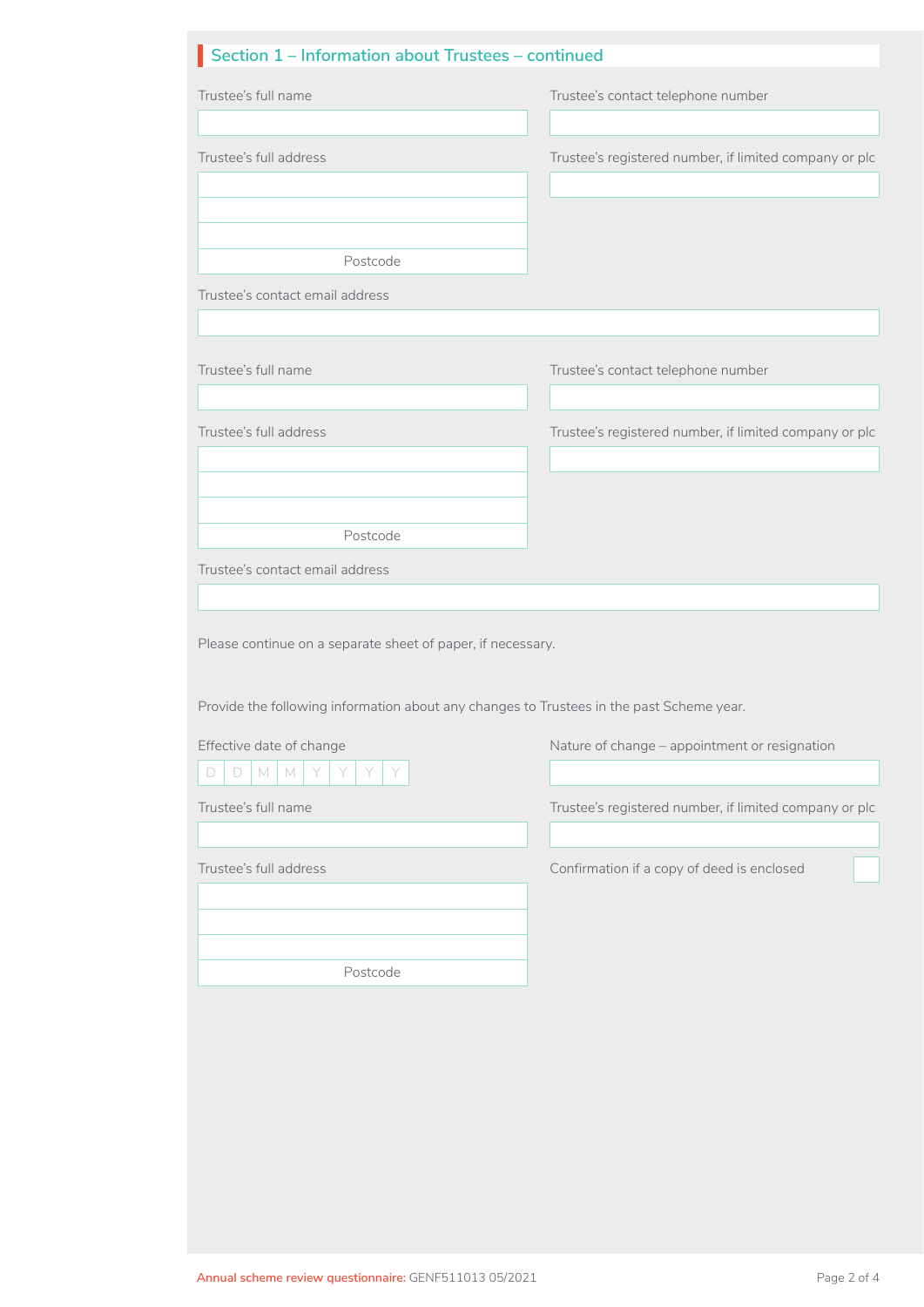### **Section 1 – Information about Trustees – continued** I

Provide details of the Pension Scheme Manager, if applicable.

| Pension Scheme Manager's full name                                                                                                                              | Pension Scheme Manager's contact telephone number                                                             |
|-----------------------------------------------------------------------------------------------------------------------------------------------------------------|---------------------------------------------------------------------------------------------------------------|
|                                                                                                                                                                 |                                                                                                               |
| Pension Scheme Manager's full address                                                                                                                           |                                                                                                               |
|                                                                                                                                                                 |                                                                                                               |
|                                                                                                                                                                 |                                                                                                               |
| Postcode                                                                                                                                                        |                                                                                                               |
| Pension Scheme Manager's contact email address                                                                                                                  |                                                                                                               |
|                                                                                                                                                                 |                                                                                                               |
| Section 2 - Declaration                                                                                                                                         |                                                                                                               |
| Once this document has been fully completed, the<br>following declaration must be signed by all Trustees<br>of the Scheme (or an authorised representative), in | We undertake to inform Prudential immediately:<br>(i) of any change of name and/or address of<br>any Trustee; |
| the space provided.<br>Please remember to date the form.                                                                                                        | (ii) the proposed appointment of any new Trustee to                                                           |
| We the undersigned confirm the information provided<br>in this questionnaire is true and correct.                                                               | the Scheme;<br>(iii) the removal or resignation of any existing                                               |
|                                                                                                                                                                 | Trustee; and<br>(iv) any other material Scheme change eg change of<br>Scheme name.                            |
| Trustee's full name                                                                                                                                             | Trustee's full name                                                                                           |
|                                                                                                                                                                 |                                                                                                               |
| Position                                                                                                                                                        | Position                                                                                                      |
|                                                                                                                                                                 |                                                                                                               |
| Signature                                                                                                                                                       | Signature                                                                                                     |
|                                                                                                                                                                 |                                                                                                               |
| Trustee's full name                                                                                                                                             | Trustee's full name                                                                                           |
|                                                                                                                                                                 |                                                                                                               |
| Position                                                                                                                                                        | Position                                                                                                      |
|                                                                                                                                                                 |                                                                                                               |
| Signature                                                                                                                                                       | Signature                                                                                                     |
|                                                                                                                                                                 |                                                                                                               |
| Authorised representative of Trustees - if using this option please provide a copy of the authorisation                                                         |                                                                                                               |
| Authorised representative full name                                                                                                                             | Position                                                                                                      |
|                                                                                                                                                                 |                                                                                                               |
| Signature                                                                                                                                                       |                                                                                                               |
|                                                                                                                                                                 |                                                                                                               |
| For and on behalf of the Trustees                                                                                                                               |                                                                                                               |
| Date<br>D<br>M<br>$\mathbb N$<br>D.<br>Y                                                                                                                        |                                                                                                               |